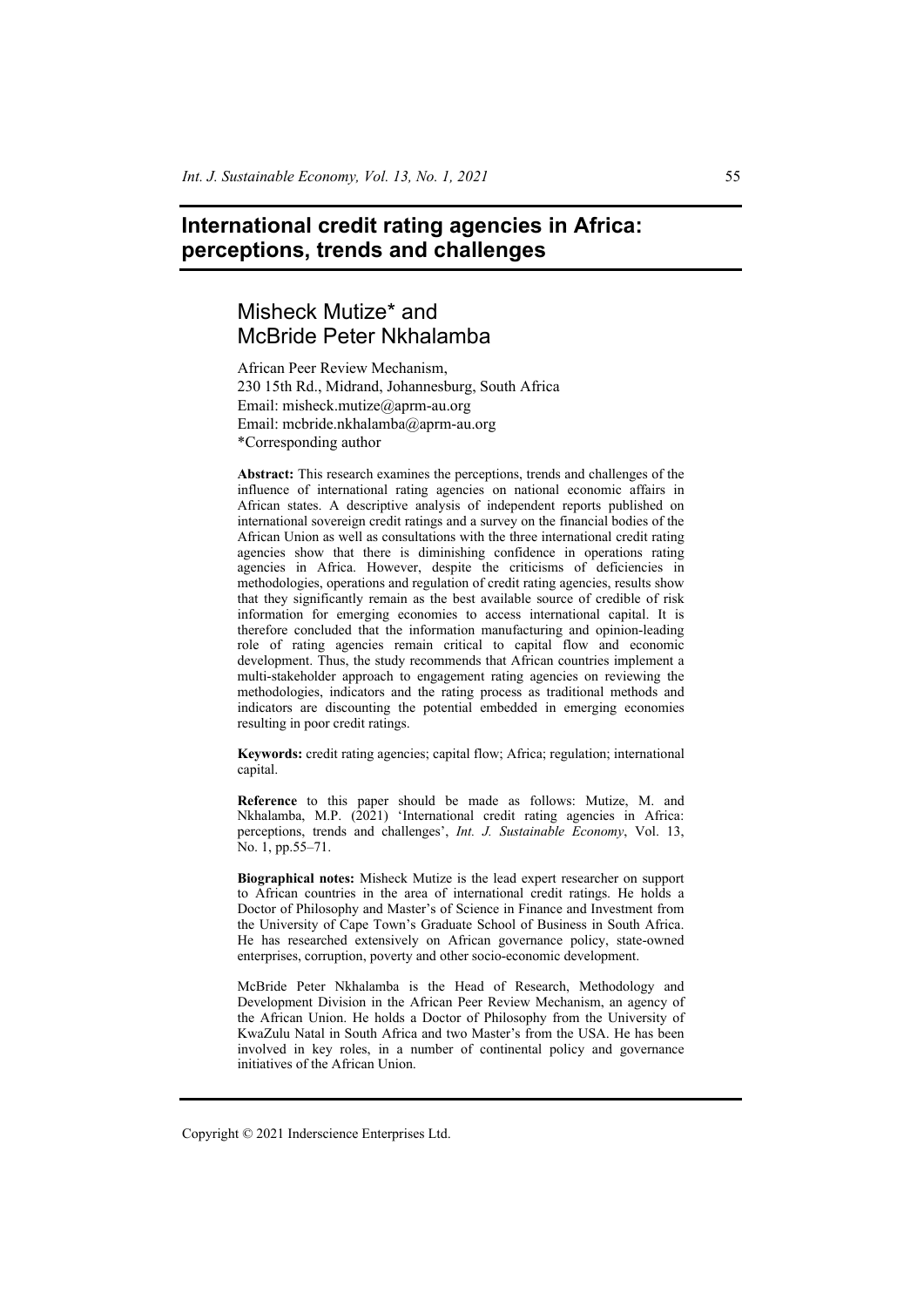# **1 Introduction**

The biggest challenge faced by African economies is to fund the growing funding gap to support infrastructure development. As the 'Bretton Woods' institutions are reinventing<sup>1</sup> themselves, migrating from the model that largely relies on member states providing loans for development projects to becoming more of a broker of private capital, have invariably forced African governments to diversify to other funding sources for developmental support. Borrowing from international capital markets through selling sovereign bonds is one of the lucrative options available to emerging economies. To issue international sovereign bonds, financial markets require countries to have a credit rating from at least one or more of the three leading international credit rating agencies (CRAs) – Fitch, Moody's and Standard & Poor's  $(S\&P)$  – as a minimum requirement for capital market borrowing by market regulators, as adherence to international best practices of information disclosure and to reach out to a wider base of potential investors.

In the quest for either improving or maintaining good credit ratings, studies have argued that African governments have subjected themselves to the fiscal and monetary policy recommendations by the three international CRAs (Mecagni et al., 2014; Mutize, 2019a). Any government that crafts an economic policy that contradicts the recommendations of the three international CRAs consequently suffers the loss of being downgraded. These dynamics have ultimately shifted the regulation of national economies from state governments to the credit rating institutions in which African developing countries do not have control, undermining the role of the state in providing of essential goods and services. In addition to their role in past financial crises, CRAs have been criticised for rating shopping, conflict of interest, pro-cyclicality and methodological deficiencies [Ferri et al., 1999; Amato and Furfine, 2004; United Nations Economic and Social Council (UN ECOSOC), 2014; Cesaroni, 2015; Freitag, 2015; Ahern and Painter, 2016; Mutize, 2019b]. Other criticisms against international CRAs include: selective aggression, political bias, lack of accountability and proof soundness of ratings assigned.

This study makes literature contribution in three folds. First, it adds an exploratory perspective to the credit rating debate by examining the political influence of international CRAs on the economic competitiveness of African states. Second, it examines perception on the paradox that high economic growth level in African countries has not translated into better credit ratings as CRAs dismiss it as fragile growth. Lastly, with evidence from data, this study investigates the assertion that international credit rating agencies (ICRAs) generally have a negative sentiment against African countries, as their downgrade activities far outweigh upgrades, despite the significantly positive average economic growth on the continent. The research paper proceeds as follows. The following Section 2: interrogates prior studies and reports on the influence, dynamics and role of three international rating agencies on the political economy of African countries. Section 3 is description of the data used in conducting this research and the survey methodology applied in the analysis. Thereafter, the findings are discussed in Section 4, and lastly the recommendations and conclusions in Section 5.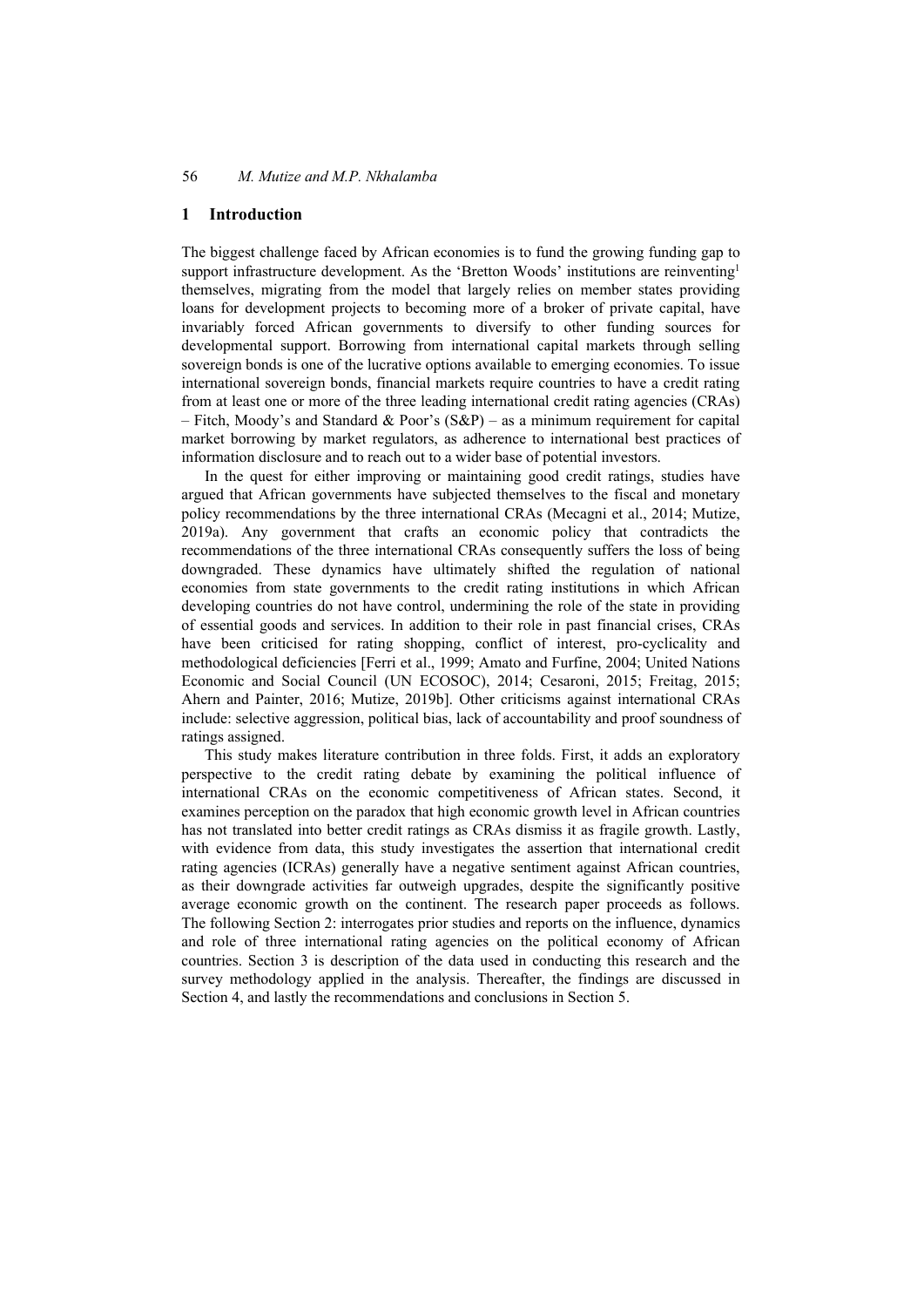## **2 Literature review**

This review of literature provides an analysis of the political and socio-economic influences of international CRAs operations on the African continent and is structured as follows. First, it presents an analysis of past studies on the trend and challenges of CRAs, followed by the trend on sovereign credit ratings (SCRs) in African countries, followed by an analysis of the influence of the three international rating agencies on the political economy of African countries, their governments and industry. Thereafter, an account of the criticisms levelled against them as their criticism in Africa, is explored. The literature review concludes with a critical analysis of the integrity of methodologies used by the three international CRAs and the regulatory frameworks that governs their operations across the globe and in Africa.

Across the globe, SCRs have become one of the most topical subject amongst political leaders, economists, investors and ordinary citizens (Hanusch and Vaaler, 2013). The underlying assumption to financial market participants is that, the change in a country's SCR has a direct impact on the overall economy and the well being of all its citizens (Moosa, 2012). Hanusch and Vaaler (2013) argue that global investors and fund managers magnify the need for constant credit rating updates on African bonds as they classify many African countries as unstable economies. It is from the credit ratings that bond yields are derived, and African bonds are generally ranked below investment grade due to high probability of default (Mu et al., 2013). Mecagni et al. (2014) present evidence that he debt-to-GDP ratio in most African states is above that of other developing regions at 50% and continues to grow as they borrow more for capital projects and infrastructure development. Thus, low credit ratings imply that borrowing countries issue their sovereign bonds at high discounts, at the same time are subject to higher interest rates to compensate investors for the buying sub-investment grade sovereign bonds, also called 'junk bonds' (Mecagni et al., 2014).

Other studies have argued that rating agencies are procyclical, this means they do not reveal any new information to financial markets rather than just magnifying the current negative underlying economic conditions through following already known economic events (Amato and Furfine, 2004; Cesaroni, 2015; Ferri, 2004; Freitag, 2015). Thus, CRAs downgrade (upgrade) companies and countries during periods of their financial distress (boom). Freitag (2015) further critic the inaccurate optimism through positive ratings and outlooks ratings that ultimately creates asset bubbles that inevitably busts after some time. The bubble busts, followed by abrupt credit downgrades causes massive capital outflows out of a country and destabilising in economies such as in the eurozone and the USA debt crisis of 2008 (Cesaroni, 2015). In support of these studies, Armstrong (2016) adds that these conditions cause financial market distortions to a country's prevailing economic conditions, issuer's financial challenges and probability of defaulting on their debts. Thus, posing that the opinions of CRAs are not necessarily objective.

Barta and Johnston (2017) also critique CRAs for being at the centre of the complex structured financial products that triggered the 2008 global financial crisis (GFC). They present evidence showing that the influence and dominance of CRAs has been used inappropriately to constrain national governments, especially in emerging economies to align to austerity policy philosophy. Their leading role in formation of public policy, combined with threats of downgrades have seen Fabian (2007, p.115) and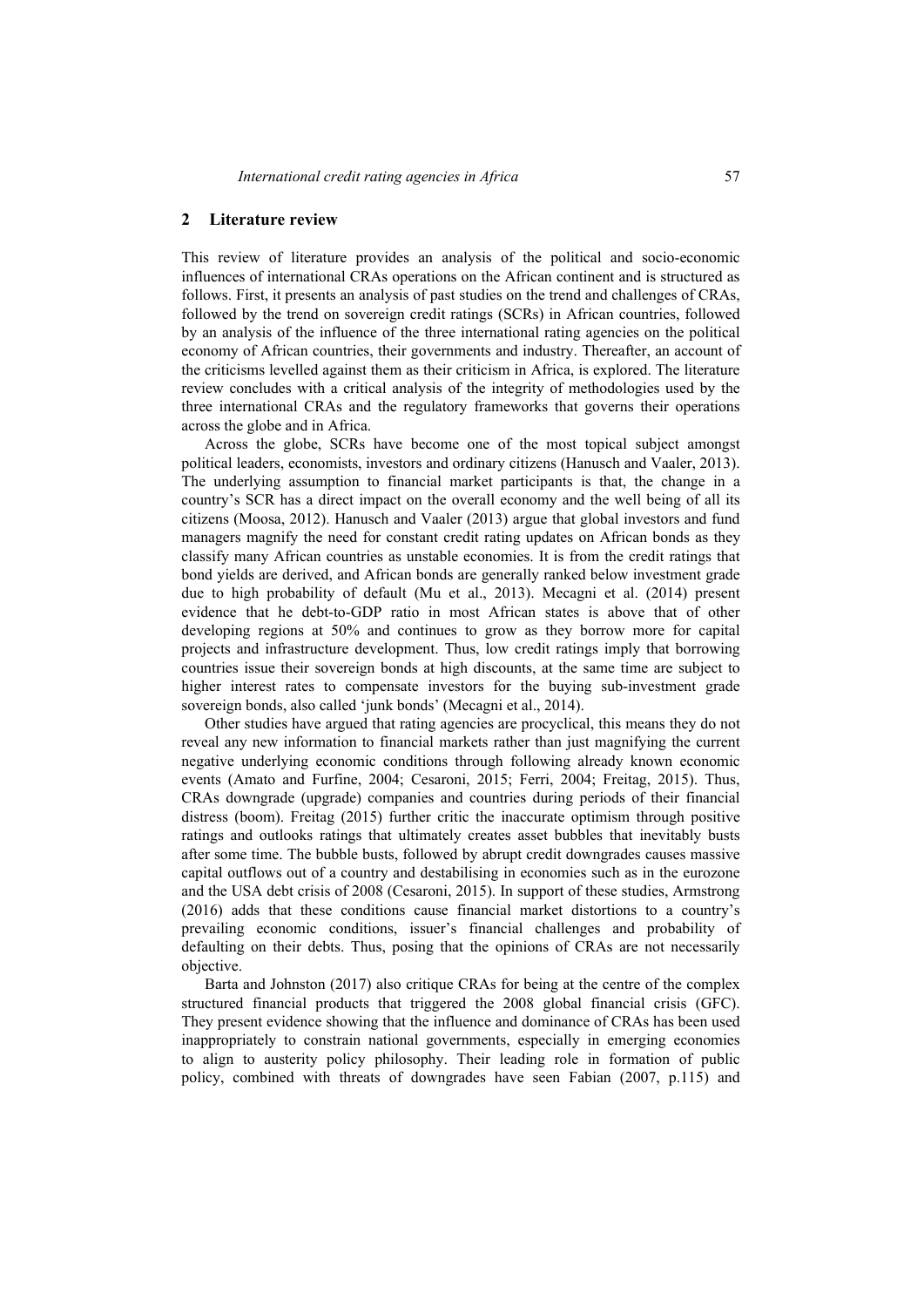Moosa (2012, p.1) calling them: 'organised economic gangs', 'fear-mongering colonialist', 'thieves, liars and cheats'. On political biases, Armstrong (2016) argue that the CRAs rating methodology tend to assign more weights and scores to political variables rather than the potential growth embedded in emerging economies. Barta and Johnston (2017) also contend that the changes in credit ratings do not reflect the average improvement in political, economic and social indicators. Armstrong (2016) and Barta and Johnston (2017) concur on the view that the three ICRAs have displayed political biases by assigning widely distinct sovereign ratings to countries that have relatively similar macroeconomic indicators. They present evidence showing cases where CRAs have assigned better rating to sovereigns with crises conditions whist continue to unreasonably justify their refusal to upgrade countries that are performing well.<sup>2</sup>

Despite claims by rating agencies that their models are objective and fairly applied for uniformity and comparison, The Financial Crisis Inquiry Commission (2011) find that "it is a misconception that credit ratings are derived solely from the application of a mathematical processes, instead it is an exercise of judgement by members of the rating committee", evidence that the CRAs have varied the rankings based on their analysts sentiment. Following the failure of CRAs to either predict or at least reveal events leading to the GFC, even when clear signs of an impending crisis are highly conspicuous, The US Financial Crisis Inquiry report (US Commission, 2011) and The European Commission Economic Crisis report (European Commission, 2009) find that rating agencies do not deal robustly with the sovereigns and companies that pay them well compared to aggressive rating actions – downgrades – displayed against companies and countries that do not pay for ratings.

The European Union Regulation No. 462 of 2013 and the UN ECOSOC (2014) question the issuer-pay model of CRAs in which the borrowers pay for the rating costs whilst the information is published for use by the investment public. Effectively, issuers pay for information that they do not need whilst pension funds, money market funds, insurance companies, retirement funds, retail banks and other asset managers benefits from it more than the issuer that pays for it (Strier, 2008). Strier (2008) argues that, in the issuer-pay model, CRAs may seek to please issuers who pay them more when assigned favourable ratings and who in turn benefit for low cost of borrowing. The inherent conflict of interests arising from this issuer-pay business model has, according to Partnoy (2017),

led to the concealment of material facts from financial markets in an attempt for rating agencies to protect their income, to secure long-standing business relationship and to secure additional work. Thus, Partnoy (2017) assert that, it is most probable that the credit ratings issued under the issuer-pay model may be perceived as the credit ratings that suit the issuer rather than the credit ratings needed by the investor.

# *2.1 SCRs trend in Africa*

The credit rating trend in Africa, South Africa was the first African country to receive a sovereign rating in 1994 of BB grade from Fitch and S&P. By the end of 2003, 14 African countries had been assigned a SCR including Ghana, Cameroon, Cape Verde, Malawi and Mozambique with support from the United Nations Development Programme (UNDP) initiative (United Nations, 2015). As at September 2018, 31 African sovereign states had been assigned a credit rating by either (or all) of the three international CRAs. Most African countries were assigned an initial sovereign rating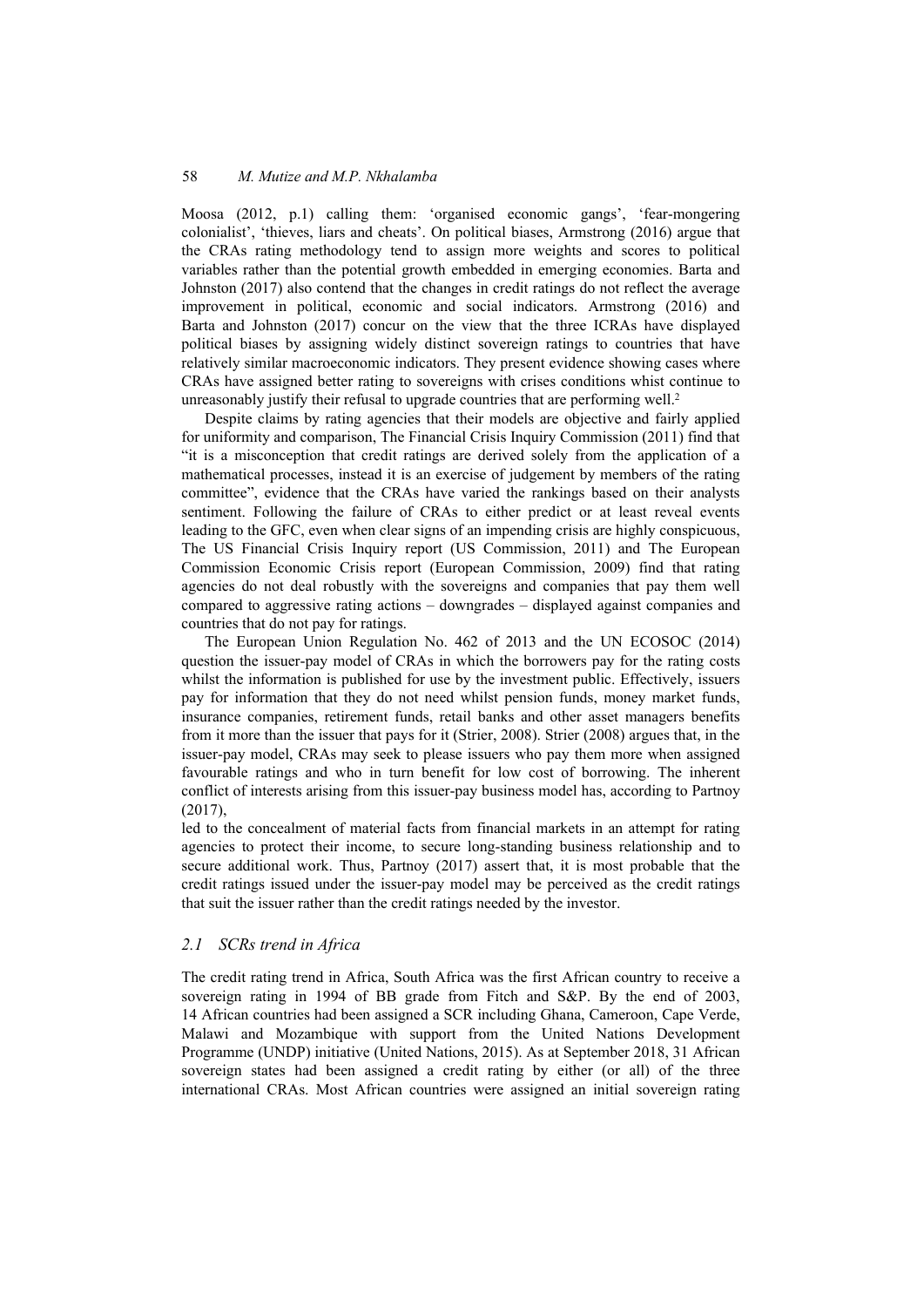grade BB (junk status) – save for Botswana, Egypt, Libya, Morocco Mauritius, Namibia and Tunisia who got investment grade – implying that they have high credit risk and the bonds issued by those countries are highly speculative. Of the eight countries that received an investment grade sovereign rating, only three of them – Botswana, Morocco and Mauritius – have managed to maintain it to date. Figure 1 presents the SCR distribution in Africa.





*Source:* Data from trading economics





*Source:* Data from trading economics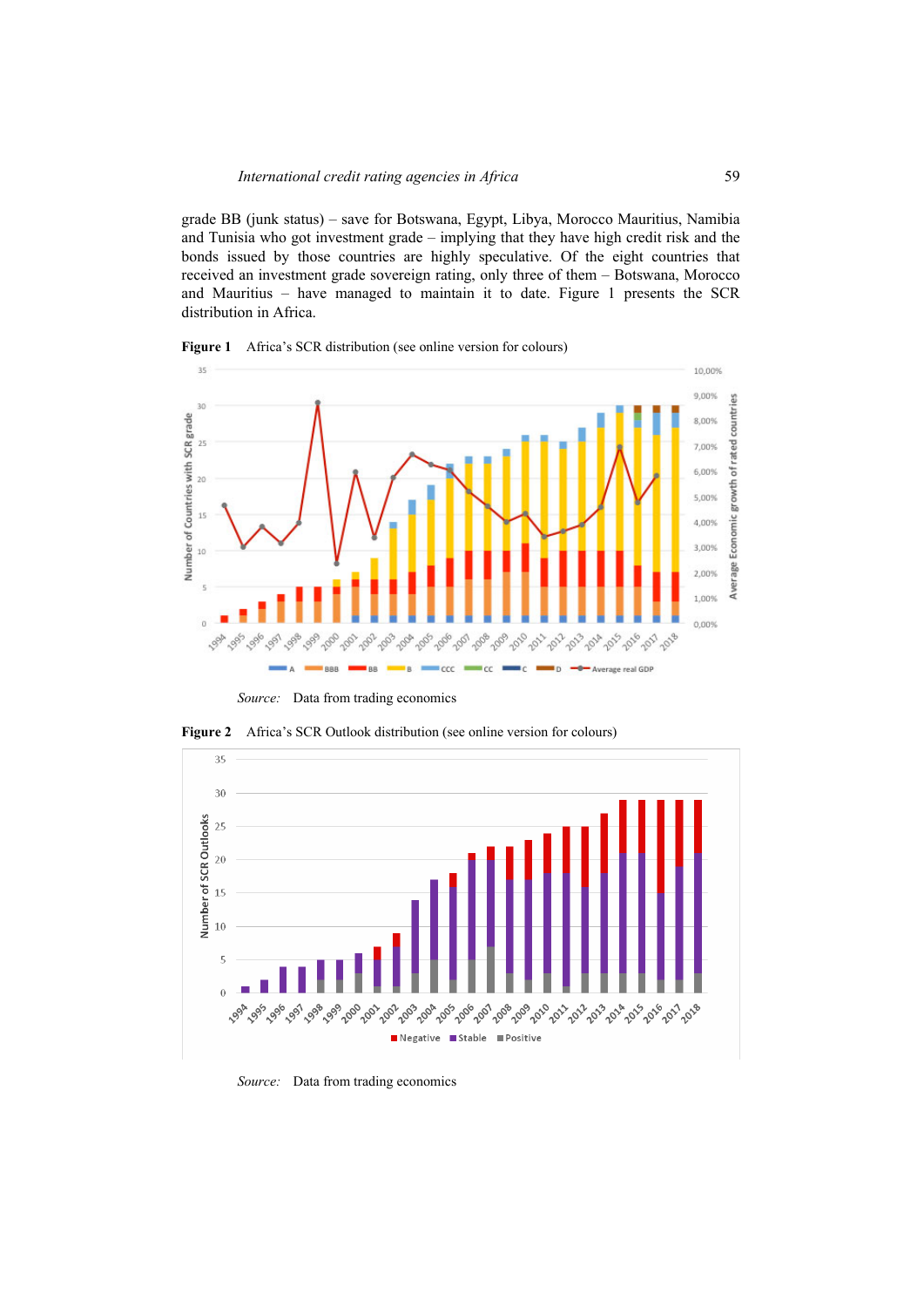The general SCR outlook, which indicates the potential direction of a country's rating over the intermediate term, has been 'stable' for most African countries, indicating that their credit ratings remained unchanged over the period. However, the number of negative outlook has been growing more than positive outlooks, showing that a number of countries were at risk of being downgraded. The distribution of SCR outlooks is shown in Figure 2.

Despite the generally stable economic outlook in Africa, the dominant international rating agencies have downgraded more countries than they have upgraded over the years and the gap between number of upgrades and downgrades had been widening. Figure 3 shows the trend of credit rating changes compared to average economic growth of rated African countries.



**Figure 3** Africa's upgrades and downgrades trend (see online version for colours)

*Source:* Data from trading economics

#### *2.2 Political economy of CRAs*

African governments sought sovereign ratings in pursuit of broader objectives such as fostering deeper local capital markets, raising capital for public infrastructure projects, attracting foreign direct investment and supporting private sector access to the global capital markets [United Nations Economic and Social Council (UN ECOSOC), 2014]. In the post-independence phase, as financial markets began to globalise and liberalise, there was a significant rise in cross-border financial transaction volumes, and an increase in the complexity of financial instruments traded. This development made formal credit ratings to be progressively more relevant and important as a form of validating a country's credit risk profile to avoid manipulations of investors by issuers of debt through information imbalances in the marketplace (Rhee, 2015).

Literature analysis shows that the dominance and market authority of the three international CRAs is largely derived from the following sources. First, CRAs have received investment public imprimatur from the users of securities ratings who recognise a few prominent rating agencies as issuers of 'credible and reliable ratings' (Partnoy, 2017). Second, investment managers usually have mandates in their investment policy statements (IPS) to hold specific rating classes of financial assets depending on the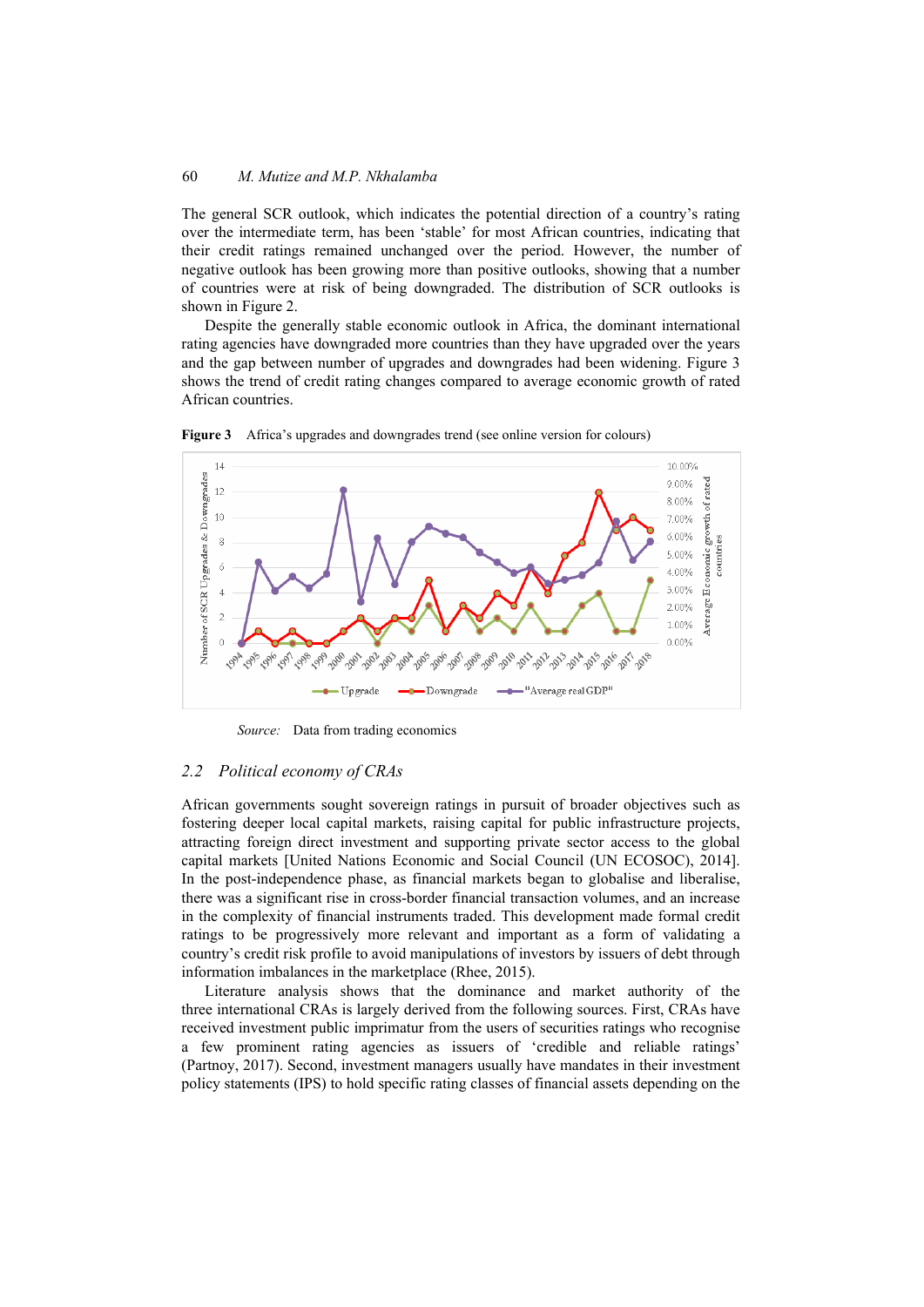risk appetite of the supplier of funds (Bolton et al., 2012). Lastly, the international regulatory frameworks<sup>3</sup> for good practices have immensely contributed to the exponential dominance CRAs by making it mandatory for certain institutions to have credit ratings from either of the three international CRAs. Since 1990, until 2003, only the dominant three CRAs were recognised under the nationally recognised statistical rating organisations (NRSROs) in the USA – a designation used by the USA' Government as reference for in several other regulatory areas.

Approximately 38% of the capital flow into African markets has been through sovereign debt, which constitutes debt instruments issued by the national government of a country; usually denominated in a foreign currency (Mu et al., 2013). On the other hand, global investors have been moving their capital into African bond markets in search of high yields compared to the low interest-rate environment in many of the developed markets (averaging 1% per annum in the USA, Australia, France, Canada and the UK, and below 0% per annum in Japan and Germany) which has lured many African governments to issue large bonds to finance their funding deficits, with almost all the bond issues being over-subscribed (Financial Times Africa Summit, 2018). However, African governments are in a weak position to build proper yield curves as the corporate bond markets and local currency domestic debt markets are not yet well-developed, instead they are pushed to issue debt at whichever maturity is cheapest (IMF, 2016).

#### *2.3 Criticism against CRAs*

In a quest to either improve or maintain favourable SCRs, governments subject themselves to the fiscal and monetary policy recommendations by the three international CRAs (Armstrong, 2016). Armstrong (2016) argues that a government that crafts an economic policy that contradicts the recommendations of the three international CRAs consequently suffers the loss of being downgraded. For instance, South Africa is facing a high threat of sovereign downgrade partly because of the land expropriation bill (IMF, 2018). Kenya facing downgrade by Moody's following its delay to implement value added tax (VAT) on fuel products and proposal to remove petroleum tax (Irungu and Alushula, 2018). S&P warned4 South Africa against its R500 million stimulus package aimed at cushioning the economics impact of corona virus, citing that it will result in rising public debt. Barta and Johnston (2017) adds that there is an absence of sound economic logic behind CRA's discouraging certain economic policies in emerging economies, which suggests that SCRs may be prone to being used as punitive measures against states that contradict western interests. Policy recommendations by rating agencies are restrictive and forbid fiscal stimuli through government spending and tax relief, which usually align with emerging economies to increase consumer demand, encourage private investment, create jobs and stimulate economic growth. However, in contrast, extreme forms of these expansionary policies highly denounced in emerging economies are permitted and left unquestioned in the European and American setting under the banner of monetary easing and/or bailouts.

Despite the long-term economic potential in African countries, the credit rating methodologies over-emphasise the political risk in the rating criteria (Ahern and Painter, 2016). These circumstances have taken away the economic freedom of credit rated Africa governments and their sovereignty to freely craft their preferred long-term economic policies without threats of sovereign downgrades. This ultimately shifts the regulation of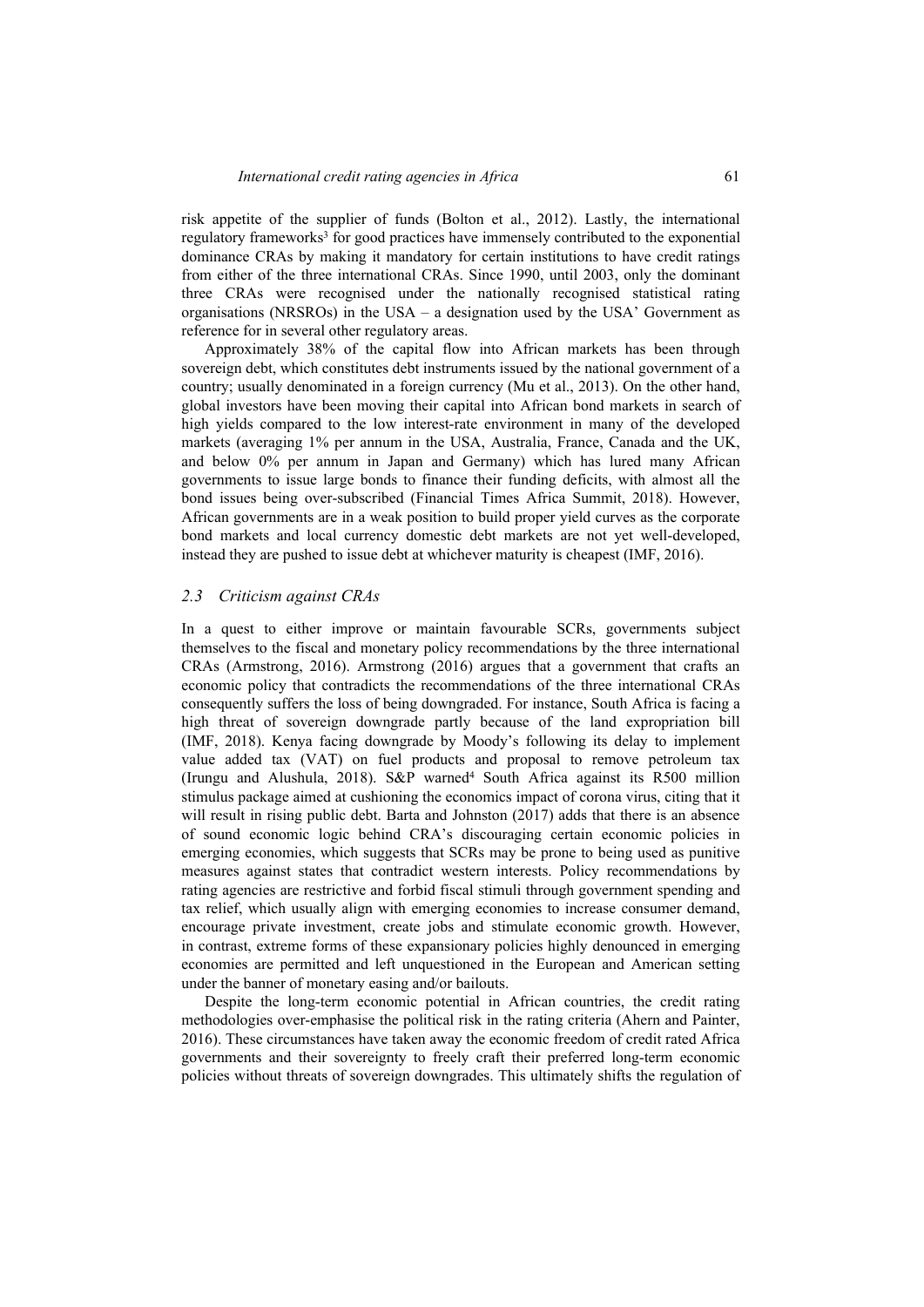national economies from state governments to the credit rating institutions in which African developing countries do not have control. These developments have undermined the role of the state in the provision of essential public goods and services, such as healthcare and education to its population. In line with the 'Washington Consensus' doctrine5 (Williamson, 2004), SCRs are more inclined towards favouring private capital which advocate for strict inflation controls, high taxation, large-scale privatisations, rapid trade liberalisation and cutting government expenditure on social services.

A number of studies have consistency in that the performance of CRAs in the developing countries is not satisfactory (Elkhoury, 2008; Hanusch and Vaaler, 2013; United Nations, 2015). Ferri (2004) suggests that CRAs often devote less staff and resources towards necessary researches for credit ratings in developing countries than they do when rating developed countries. Although it is acknowledged that the EU and US have complex industrialised economies, questions are raised on the adequacy and thoroughness of the researches carried out by analysts in emerging economies. Despite demanding substantial rating fees from African countries, the resources committed to rate them are minimal. Since April 2008 to May 2017, the 31 rated African countries have paid the international CRAs a total of approximately US\$186 million African Development Bank (AfDB) (2018); of this amount, US\$10.2 million paid by South Africa (South African National Treasury, 2017) and US\$7.3 million paid by Nigeria (Nigerian National Budget, 2017) only for SCRs. There are thus concerns on value for money and prohibitive pricing.

The failures of the three dominant international CRAs have been unequivocally exposed during the financial markets collapse of New York city in the mid-1970s that caused the US real GDP growth to fall from 7.2% to  $-2.1\%$ , the Asian financial crisis of 1997–1998 that costed Asian countries a combined 31.7% loss in nominal GDP, the Enron scandal of 2001 that resulted in shareholders, employees and creditors losing more than US\$100 billion, and the global debt financial crisis of 2008 that costed over 10% loss of GDP in all major economies across the world. In its findings on the causes of the 2008 financial crisis in the USA, The Financial Crisis Inquiry Commission (2011) reported that "the financial crisis would not have happened without CRAs as mortgage-related securities that were at the centre of the crisis could not have been marketed and sold without rating seal of approval. Finely honed CRAs' computer models accorded triple-A ratings to complex mortgage-backed securities that almost no one understood and investment banks were paying handsome fees to the rating agencies to obtain the desired ratings. Prior to the crisis, the rating agencies placed market share and profit considerations above the quality and integrity of their ratings by deliberately disseminating inaccurate information about the probability of default of issuers."

The United States Department of State, the Bureau of African Affairs and the UNDP funded the initiative for African countries to be rated between 2002 and 2006. Prieg (2011) has however questioned the sincerity of the credit rating initiative and explored the possibility that CRAs may be the new instruments of imperialism and economic exploitation in Africa.

Out of the 31 African countries assigned a credit rating by the three international  $CRAs$ , only four $6$  countries are rated investment grade. This implies that most of African countries' bonds are classified as 'junk' status bonds. It can be argued however that, if these countries are absolutely 'junk' and highly risky, their risky sovereign bonds should be difficult to sell. On the contrary, most of Africa's long-term sovereign bonds are usually over-subscribed and international investors are willing to commit their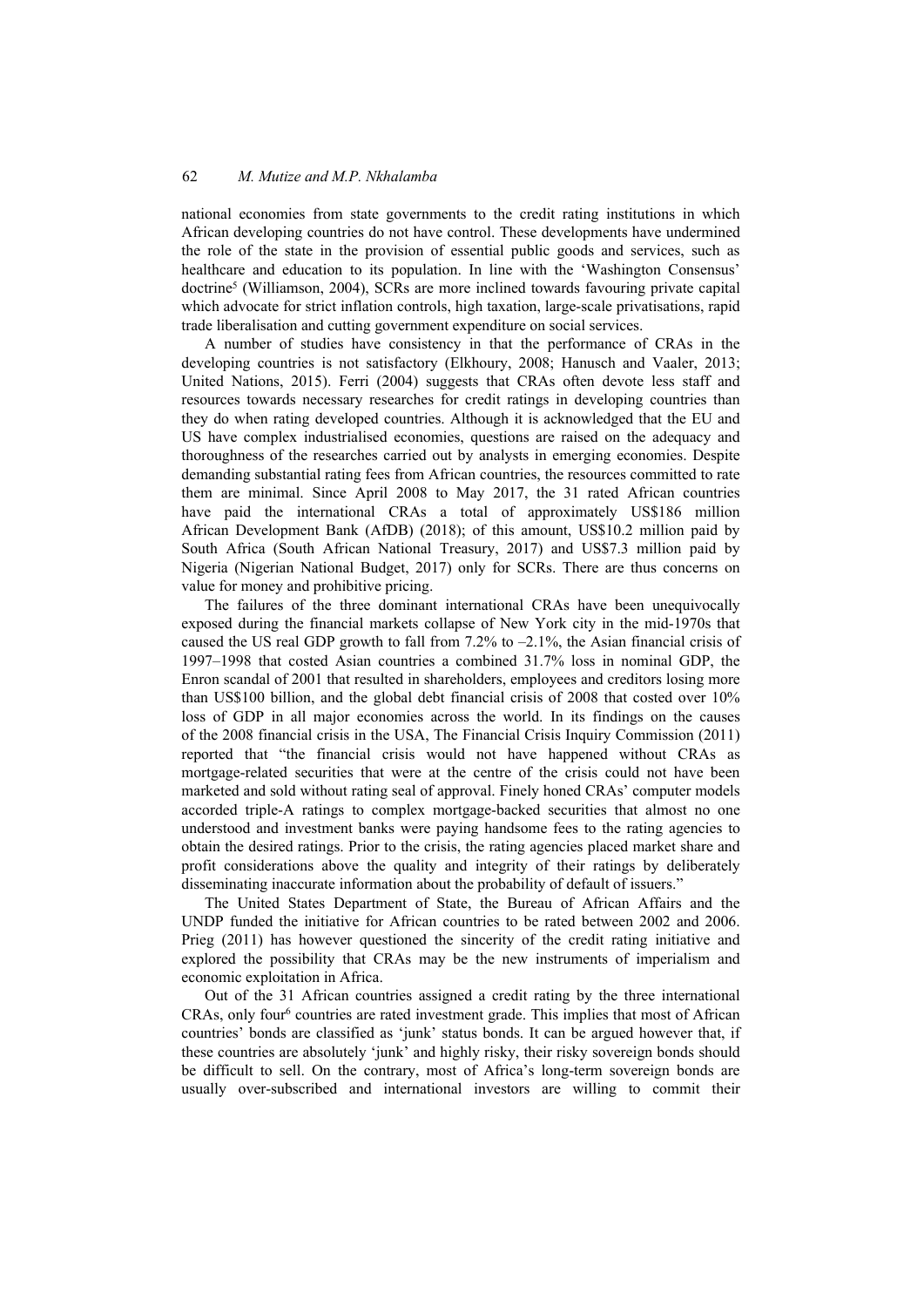investments long-term for periods between 20 and 30 years (Mecagni et al., 2014). Furthermore, the report on geographical distribution of financial flows to developing countries by the Organisation for Economic Co-operation and Development (OECD)'s Official Development Assistance (ODA) (2018) shows that there are huge investments flowing into African countries in the form of concessionary loans which are not subject to credit ratings. Thus, these commitments are proof that African countries are not as 'junk' as portrayed by the international CRAs. Although the commitment to repay sovereign debts sorely rests on the current government, the biases in SCR methodologies seem to be inclined on the assumption that African governments are politically vulnerable and inefficient in managing sovereign debts. Thus, SCR analysis makes little to no distinction between political administrative challenges of African countries and their individual ability to repay their sovereign bonds.

The three international CRAs were established<sup>7</sup> in the late 19th and early 20th century before the African states were born. These companies were established to conduct financial research on bonds issued by American commercial and government entities, then later, on Europe, and rank their creditworthiness using a standardised credit rating scale. Although their credit ratings scale continues to improve, the fundamentals of the credit rating methodology remain static and rigid across countries. Considering the development dynamics in the global financial system over the years, the fundamental emphasis of these rating models may be grossly inaccurate due to the passage of time. Applying the same weights in these standard models in African context is gross injustice as it is fundamentally inaccurate to rate both developed and developing nations using the same scale. As the ability to pay is engulfed in the future potential of a sovereign, credit ratings in emerging economies are not forward-looking. The key macro-indicators used in credit ratings such as gross domestic product (GDP), fiscal balance, inflation, exchange rate and interest rate are all historically focused and backward-looking. Hence, in emerging countries macro-indicators are practically invisible according to credit ratings when in real terms the informal sector generates the bulk of economic activity in those countries. The recent consideration of environmental social and governance (ESG) factors still present similar challenges against developing countries assessments (Escrig-Olmedo et al., 2010).

During the credit rating process, a team of analysts is appointed to research about the status of an economy before assigning a credit rating. It is the prerogative of the CRA to decide the composition of the research team which has a direct bearing on the outcome of the rating process. Criticism has been levelled again the regulatory responses following the financial crisis, which have not addressed the challenges in lack of transparency on the allocation of codes on qualitative elements in the rating models. This leaves the rating process prone to human biases, whose accuracy depends on the competence of the analysts (United States Securities and Exchange Commission, 2016). For instance, S&P's methodology has no algorithms applied in generating codes and weights assigned on qualitative characteristics to avert human bias. Above all there is no conclusive proof of the soundness of either the rating methodology or the rating outcomes due to lack of standards for comparison. Although there are known deficiencies in rating methodologies, the basis for judging the fairness of CRAs and the outcomes of their ratings is subjective.

In examining the agency of African states in monetary and fiscal policy management as a factor in credit rating, it is worth noting that, until recently, West and Central African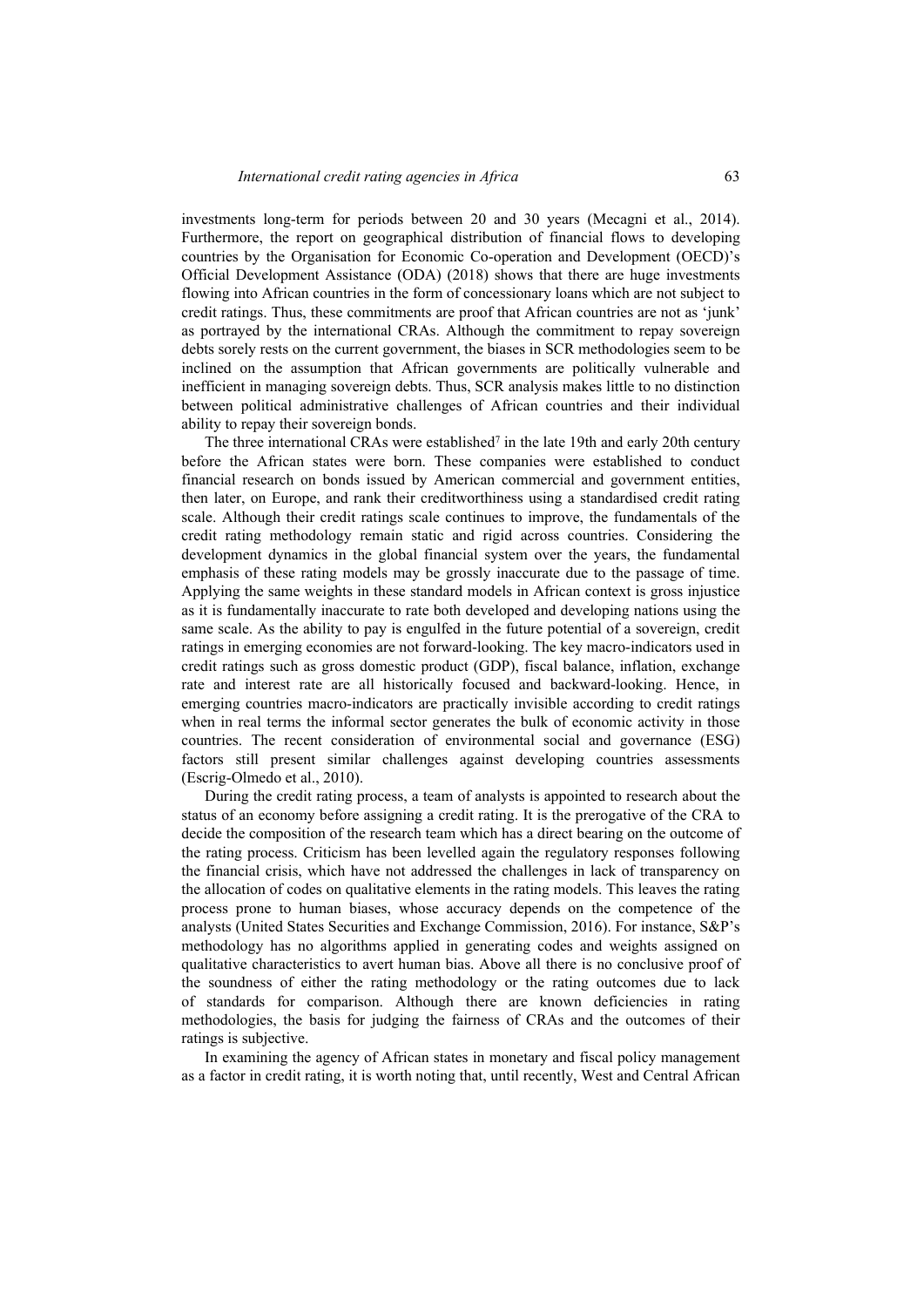Francophone8 countries were still using the France-managed Communauté financière d'Afrique (CFA franc) currency in their economic planning. France national treasury guarantees the convertibility of the CFA franc at a fixed rate with the euro whose monetary policy is controlled by the European Central Bank and provides foreign currency liquidity support for member countries that face temporary shortages of foreign currency receipts (Sylla, 2017). These arrangements have been justified as a form of helping the West and Central African countries to facilitate the flow of exports and imports amongst the Franc Zone member countries and to stabilise their economies as well as their national currencies. However, there is still a huge gap between the SCR of France (rated AA status) and Francophone Africa (rated 'junk' – B status). The variation in SCRs between France and Africa franc zone raises questions about either the objectivity of the CRAs or it is evident that the benefits from monetary and economic integration within the CFA franc zone is insignificant.

## *2.4 Regulatory framework of CRAs*

Before the 2008 financial crisis, international CRAs were not subject to any form of regulation. For a long time, critics have raised questions on 'who guards the guardian angels'. The CRA Reform Act was only passed in the US Congress in 2006, mandating its Securities and Exchanges Commission to regulate the business practices of rating agencies, their record keeping and internal operational processes. Following the financial crisis of 2008, the Dodd-Frank Wall Street Reform and Consumer Protection Act of 2010 further expanded the regulatory power of the Securities and Exchanges Commission to enforce full disclosure of the rating methodologies. In the European Union, there is the Regulation No. 462/2013, which precede Regulation 361/2009 and several directives such as the Capital Requirements Directive of 2006 and Directive 2013/14. Only the European Securities and Markets Authority is responsible for monitoring the business practices and disclosure requirements rating institutions registered in Europe.

In Africa and many other developing countries across the world, the international rating agencies have operated unregulated although the need for them to be regulated has become apparent. Constitutional legislations in African countries do not account for the operations of CRAs, hence there is no any form of accountability on their operations in these developing countries. In each African country, there is lack of a 'central coordination mechanism' in CRAs operations as no single institution is responsible for either administering their regulations or managing them, instead there may be several institutions interacting and involved in the dealings of CRAs. It is usually the mainstream Ministry of Finance and at times the central banks that work hand in hand with rating agencies and liaise on issues relating to a sovereign's rating profile. Only a few countries such as South Africa has assigned its Financial Services Board to administer the Credit Rating Services Act and to oversee the operation of international rating agencies the same way it regulates capital markets.

Furthermore, besides the international supervisory standards set primarily by the International Organisation of Securities Commissions (IOSCO), there is no international regulatory authority that regulates the operations of the dominant three rating agencies, which are operating across the world. Countries have also raised concerns on the lack of a specific mechanism for arbitration in the event of dispute between the parties to a credit rating arrangement. Although many investors across the world lost their investments during the 2008 financial crisis due to inaccurate ratings by the three international rating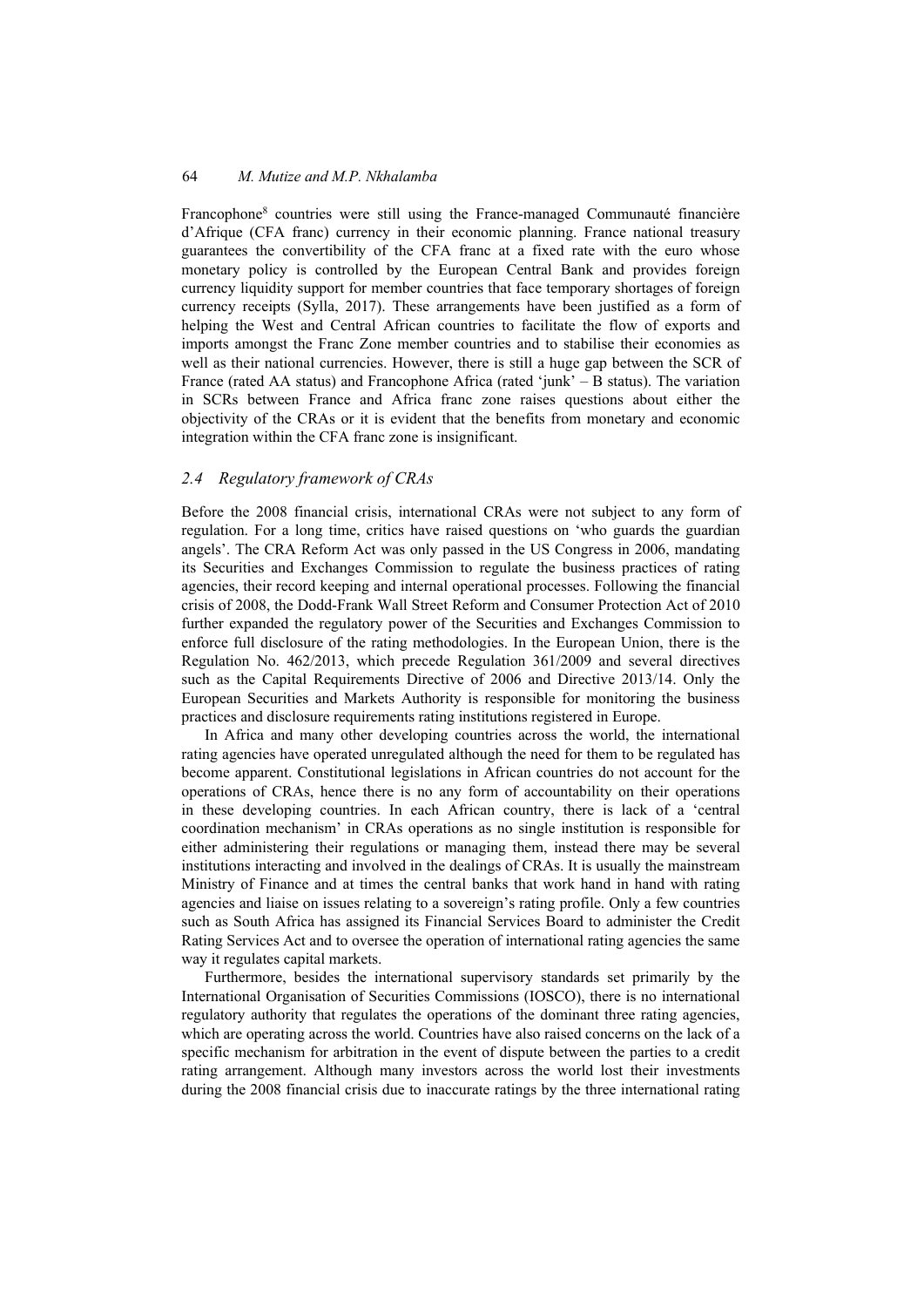organisations, it was only in the USA and Europe where the credit rating institutions were tried through the court processes and paid approximately US\$270 billion and US\$3.44 million, respectively, in admission of guilty. None of these funds were paid to those who made losses outside the jurisdiction of the USA. This is as such because outside the USA and the European Union, CRAs do not subscribe to any international regime or governance body. Thus, their misconduct or failure to abide by universal principles of the conduct of international transnational actors remains unchecked. Without any periodic reports on the operations of rating agencies, there are high chances that prudential practices by these institutions solely rests upon their own discretion.

With very minimal regulation in some developed countries and almost none in emerging economies, there is high chances that rating announcements are used for insider trading. The developed economies are essentially establishing their own CRAs regulatory reform agenda inevitably focus on the impact only on developed countries whilst their impact on developing countries is completely overlooked.

#### **3 Data and methodology**

The analysis conducts a comprehensive examination of key secondary data sources of reports published on international SCRs; government reports, credit rating reports and data on macro indicators of African states. The following key literature sources were also examined. It also utilise primary data collected using a survey questionnaire. A purposive sampling technique was applied for the selection of the 15 financial bodies of the African Union. The purposive sampling was most appropriate as this study took a policy approach to the operations of CRAs, hence the financial bodies of the AU were selected assuming that they have a fair understanding of the credit rating issues on the continent and abroad.

Other continental Pan-African institutions were also purposively selected because they are key African oriented financial institutions. These financial organisations are assumed to have specialised knowledge on the implementation of economic integration in African and on the globe, hence they would understand the dynamics in the credit rating industry better than the general financial bodies of the AU. Other key national institutions were consulted for countries that have more than ten credit rating events in the past five years. International bodies were also consulted on questions relating to the development initiative between 2002 and 2006 which resulted in African countries being rated by international CRAs. To have a balanced view, rating agencies were also consulted on questions that relates to their operations in the African continent, criticisms, regulation and methodology were posed to the team of analysts that represent the international CRAs.

In the organisations selected, individuals that have been directly involve in the work of CRAs were selected as they would have knowledge about the trends and challenges African countries raise on the subject. The questionnaires were distributed through e-mails and responses were also returned through the same mode. A total of 55 questionnaires were distributed, with 28 completed and returned. The names of institutions and individuals respondents were not mentioned to maintain anonymity of responses. Data was analysed using descriptive statistical method. Some of the key questions asked in the questionnaire include; respondents' perception on the political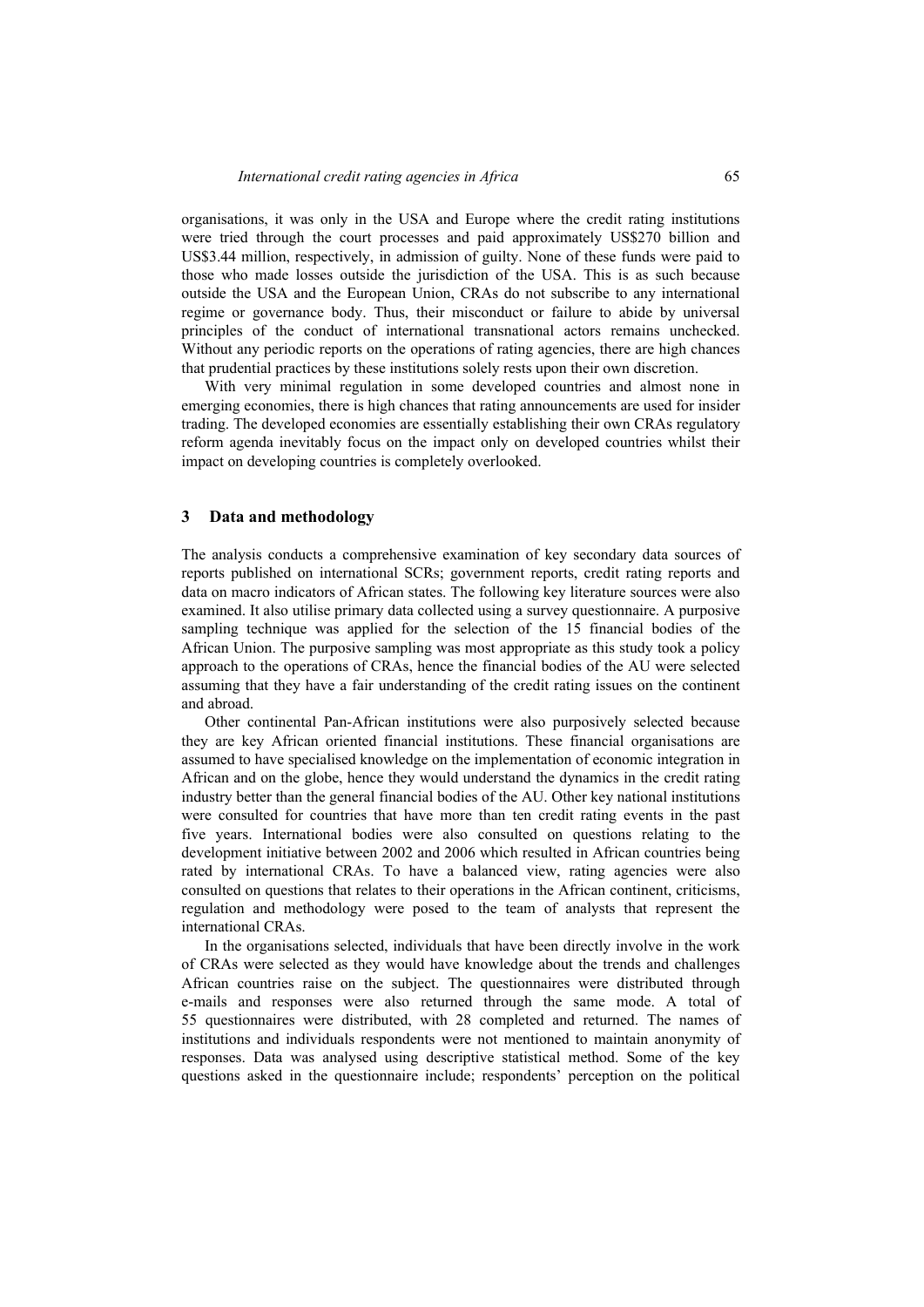influence of CRAs on the economic competitiveness of African states, opinion on why high economic growth level in African countries has not led to improvement in credit ratings, and where negative sentiments about Africa risk dynamics could have led to the dominant rating downgrades. Respondents' views were also sought on whether performance of CRAs in the African countries has been satisfactory, and also whether the influence of the CRA negatively impacted their organisations.

# **4 Findings**

From the survey conducted, only seven of the continental financial bodies responded to the questionnaire whilst no responses were received from the two specialised African development financial institutions. There was consensus in the responses from the continental financial bodies on that the trend of performance of the three international CRAs in Africa have not been satisfactory, although the influences of the rating agencies have not directly impacted their organisations either negatively or positively. These organs expressed that the trend of demand for African sovereign bonds proves that they are not bad investments. They therefore suggest that the reason for high cost of bonds is that, issuing countries may in a weak position to either negotiate better credit ratings or favourable bond covenants, possibly because of the following reasons:

- 1 the excessively high appetite to diversity away from the conditionalities typically associated with the multilateral loans
- 2 woeful inadequacy of official assistance and concessional lending for meeting Africa's developmental needs
- 3 limited options to attractive alternative sources of financing
- 4 non-existence of an alternative African-oriented ratings as a standard for comparison.

The AU financial organs significantly question the issuer-pay model of CRAs which is susceptible to manipulation by the borrowers who pay for the rating costs whilst the information is published for use by the investment public.

Responses further point out that there are vulnerability challenges in the position of issuing countries is exposing them to the exploitative nature of speculative global investors who are only after profit rather than the welfare of the continent. AU financial bodies also agree on the perception that, to a larger extent that the international CRAs are pro-western countries due to the nature of the indicators they consider and the methodology they apply, which from the onset puts Africa at a disadvantage. They were however neutral on that the institutions are political tools being manipulated for political reasons, as their contribution to the development of local financial markets and access to global capital is substantial. Their responses commend how CRAs have helped African countries as well as companies to be competitive at global scale. There was also consensus in responses that the rating agencies have encroached too much into the political space, becoming more dictatorial to sovereign policy trajectories. On whether an African rating agency would solve the rating challenges, there was optimism in the response that in the long-term the comparative analysis of all credit rating announcements will ultimately make an African rating agency relevant.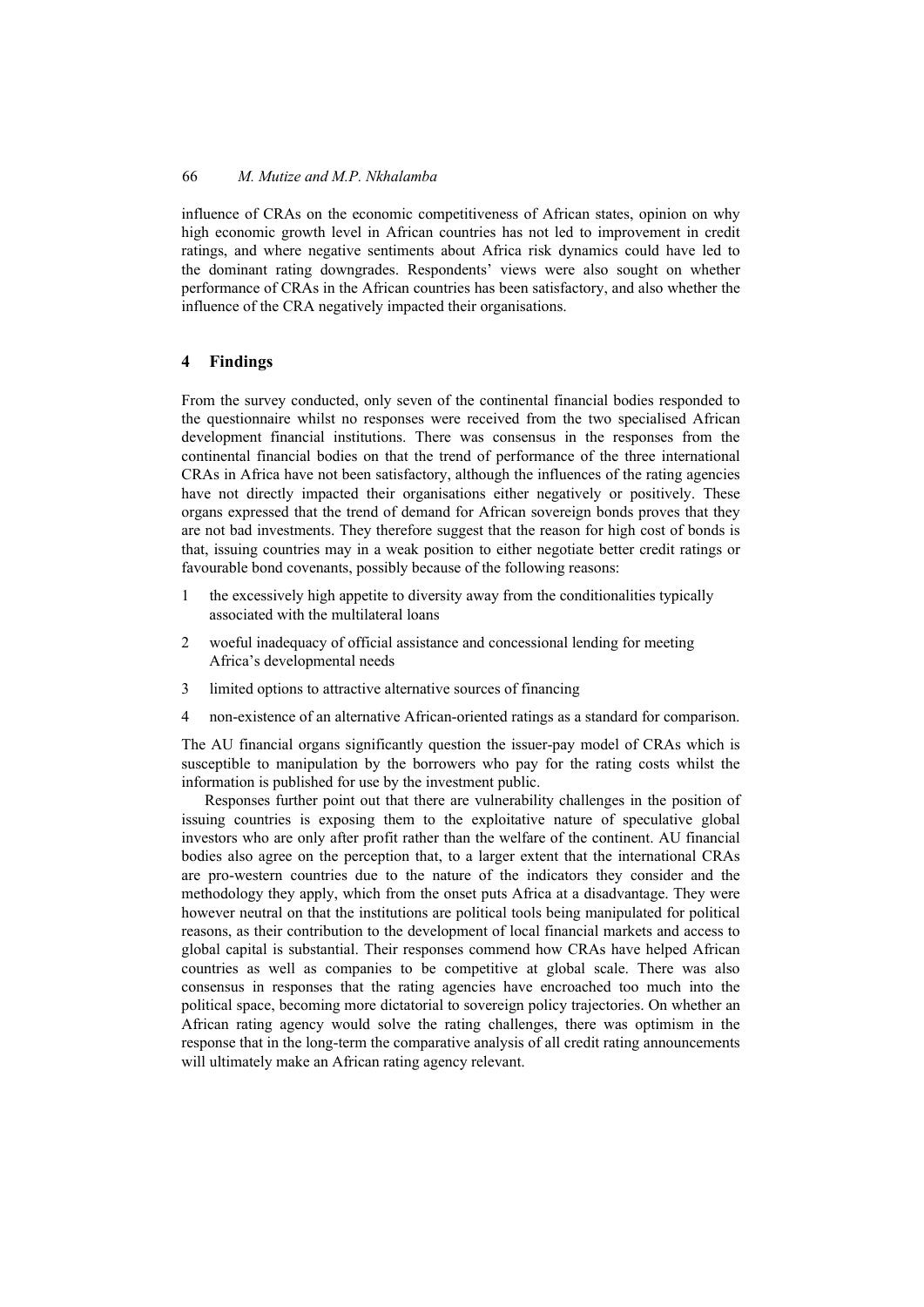None of the two African specialised financial institutions responded to the survey. However, responses from the other key African institutions show dissatisfaction on the relationship between countries and the international CRAs especially concerning the circumstance in which their countries are downgraded. Responses point out that the rating downgrades has contributed significantly in weakening their government's position in the international bond market. These organisations also agree that the fear of rating downgrade limits governments' independence in defining policy trajectory as policy signals emanate from CRAs especially for countries at the verge of rating downgrade. Responses further agree that the credit rating methodologies are objective except that no country is aware of the actual risk ratings assigned to each weighted risk component. Given this predicament, African countries might be disadvantaged as variables such as susceptibility to event risk (usually political risk) and economic environment (often not business friendly), might be allocated weights that have a negative impact on their sovereign ratings. They further express that the historical focus of rating models that have constantly emphasised low debt-to-GDP levels as desirable and credit positive, is partially applied to African countries as many developed countries have debt-to-GDP of more than 100%, yet they have 'AAA' credit ratings whilst African countries are harshly penalised if they accumulate such high levels. They however noted that African countries accumulate debt to refinance their old debts and for operational motives compared to developed countries that accumulate debt for infrastructure development purposes.

Responses pointed out the CRAs' biases in assessments against most kinds of government interventions in Africa. A point in case cited is the intervention of central banks in the USA and Europe where they introduced quantitative easing in order to bolster the economy. They argue that if African central banks embark on a similar approach, rating agencies are likely to react differently than they do with developed countries. In addition, they pointed out that CRAs often associate labour market 'rigidities' with output underperformance, and a high degree of central bank independence as having a positive impact on debt sustainability. It is thus revealed that CRAs' sovereign ratings are based more on subjective assumptions and prejudices that government intervention in emerging economies reduces economic growth and efficiency rather than on the actual 'fundamental' variables related to debt sustainability. Hence, they also suggest that CRA methodologies are driven by their credit ratings ideology and biases which might be unfair to most African countries. There was optimism in responses that an African rating agency would be a good basis for comparing fairness in the international rating scale and local investors would consider its rating announcements. All the responses received agree on that the international CRAs are not adequately regulated in Africa, suggesting that through the AU, strict regulations and laws should be put in place to contain their influence.

The rating agencies recognise that their credit rating business on the African continent is significantly booming as more countries are seeking sovereign rating and the appetite for African sovereign bonds is growing. They all disagreed to the suggestion that they are less committed to rating African countries judging by the size of resources they allocate when rating African countries, insisting that they are equally committed across the globe for uniformity of ratings. They attribute the fewer resources towards researches in African countries to the smaller size of their economies, the depth of their markets and the complexity of the securities traded. With regard to policy influence and political interference, CRAs defend their recommendations stance as a mere standard guidelines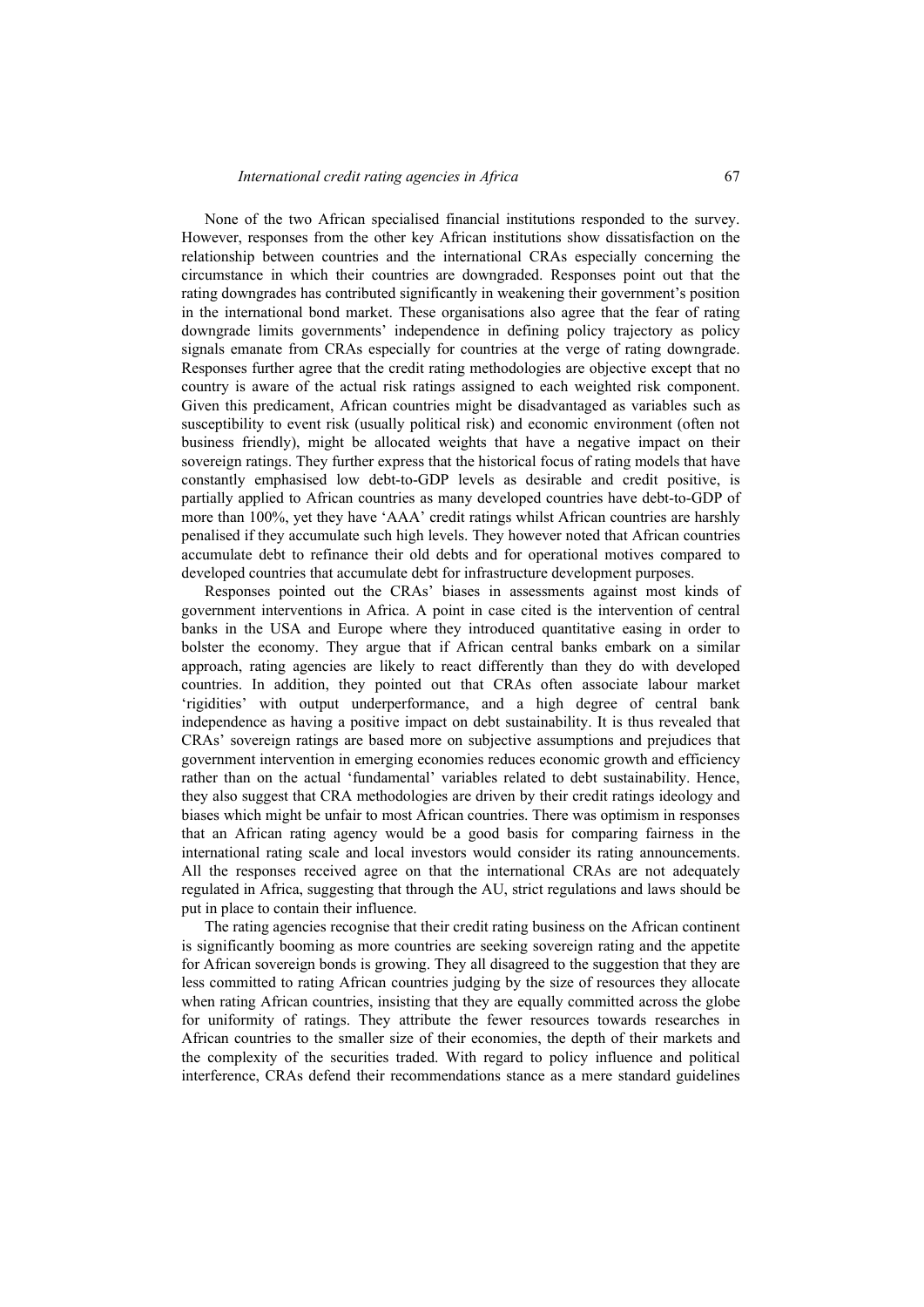and suggestions that countries have a choice of either following or not. On non-disclosure and lack of transparency, they dismiss the claims citing that they publicly disseminate any material information to the best of their analyses through their websites. In their responses, the rating agencies justify their methodologies as a product many years of tried and tested objective models that exhaustively account for all available information before assigning a credit rating. They ruled out the possibility of applying a customised model of rating to African countries due to their active participation in the Eurobond market which needs a globally standardised mode of analysis. Even though they are considering artificial intelligence in the future ratings, ruled out the possibility that an element of human judgement in ratings can be completely eliminated but rather minimised.

On the view that the rating agencies make no distinction between individual countries in the African continent, they highlighted the significance of the continental geopolitics of African countries which they claim are highly contagious and can fluidly spill-over to other regions and compromise their individual ability to repay their sovereign bonds. Regarding the conflict of interest in the issuer-pay model, they acknowledge the inherent weaknesses in the model but emphasised the strengths in the credit rating process which eliminate the possibilities of system manipulation. They all had consensus in that they are registered businesses in the US and EU therefore abide by them, and are adequately regulated as they operate within the framework of the laws and regulations in each country where they do business. They however rejected the assertion that they monopolise and cartel the credit rating market as any business is allowed to operate in the industry.

#### **5 Conclusions and recommendations**

This study analyses the trends and challenges in the development of the SCR industry on the African continent since the first sovereign rating was assign to South Africa in 1994 to date when 31 African countries have a sovereign rating from one or more of the three dominant international rating agencies. In examining the trends in the credit rating industry in Africa, findings show that there is dissatisfaction from most of the market players on the operations, regulation and response mechanism to the three international market watchdogs. The following four implications can be drawn from findings. First, it is imperative to recognise that, since the participation of both international and local investors is largely dependent on credit ratings, it is difficult for a sovereign to increase or broaden its investor base with SCRs. Hence, the role of CRAs is crucial in unlocking competitive global capital which can effectively tackle poverty, promote good governance, peace and security. By accessing sovereign ratings, it implies that a country's policy thrust is to promote self-reliance, build capacity to enable self-sustenance in economic development.

Second, international capital continues to utilise credit rating information despite the known weaknesses in it. It therefore implies that, as long as there is no alternative manufacturers of more credible sovereign credit information than the current rating agencies, then the influence of the international rating agencies on the African continent will remain and continue to expand. Their opinions will thus continue to influence national policies on democratically elected governments against public interest. Third, without a comprehensive system of accountability on sovereign ratings, African state governments will remain constrained from either promoting or protecting economic,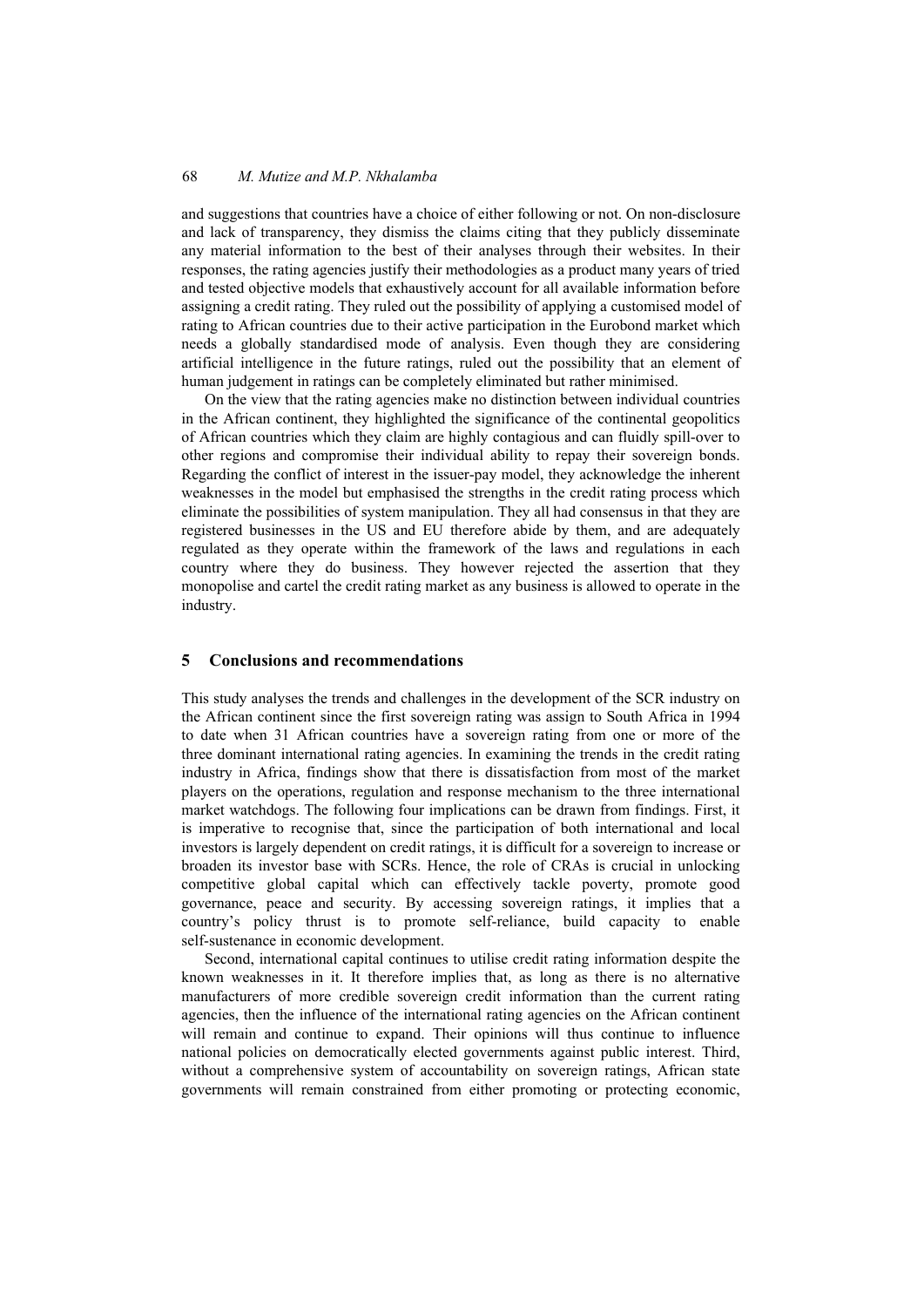social, cultural, civil and political independence and sovereignty. Last, the dictatorial signals in the CRAs' policy recommendation poses threats to peace and constitutional democracy which highlight the importance of having a response mechanism to the operations and regulation of the credit rating business in Africa.

Based on the findings from the analysis in this paper, the following recommendations are made. First, the African Union should develop a continental policy framework to manage international CRAs and providing technical support to governments in their engagements with ICRAs. Second, establish an African Financial Regulatory Authority for regulating activities of international CRAs on the continent. Third, establish an African Research and Advisory Bureau to facilitate the articulation of an architecture for preparing African governments for credit rating, managing the rating exercise, implementation of admissible recommendations, and to evaluate the accuracy and fairness ratings assigned to African countries. Fourth, AU to establish a Pan-African CRA under its monitoring organs as a basis for comparing African standards to international standards. Lastly, implement a multi-stakeholder programme to engagement on reviewing the methodologies, indicators and the rating process as traditional methods and indicators are discounting the potential embedded in emerging economies resulting in poor credit ratings.

#### **References**

- African Development Bank (AfDB) (2018) *African Statistical Yearbook* [online] https://www.afdb.org/en/documents/document/african-statistical-yearbook-2018-101789 (accessed 12 June 2020).
- Ahern, K. and Painter, G. (2016) *S&P Global Ratings: Insurance Ratings History, Methodology,*  and Process [online] https://www.naic.org/documents/cipr\_events\_impact\_rating\_sp\_ presentation.pdf (accessed 12 June 2020).
- Amato, J.D. and Furfine, C.H. (2004) 'Are credit ratings procyclical?', *Journal of Banking and Finance*, Vol. 28, No. 11, pp.2641–2677.
- Armstrong, M. (2016) *Standard & Poor's Reaction Shows Political Bias* [online] https://www. armstrongeconomics.com/international-news/britain/reaction-of-standard-poors-shows-biaspolitics/ (accessed 11 September 2018).
- Barta, Z. and Johnston, A. (2017) 'Rating politics? Partisan discrimination in credit ratings in developed economies', *Comparative Political Studies*, Vol. 51, No. 5, pp.587–620.
- Bolton, P., Freixas, X. and Shapiro, J. (2012) 'The credit ratings game', *The Journal of Finance*, Vol. 67, No. 1, pp.85–111.
- Cesaroni, T. (2015) 'Procyclicality of credit rating systems: how to manage it', *Journal of Economics and Business*, Vol. 82, pp.62–83.
- Elkhoury, M. (2008) 'Credit rating agencies and their potential impact on developing countries', *United Nationals Conference on Trade and Development*, No. 186, UNCTAD/OSG/ DP/2008/1 [online] http://unctad.org/en/docs/gdsddf20081\_en.pdf#page=170 (accessed 18 June 2018).
- Escrig-Olmedo, E., Fernandez-Izquierdo, M.A. and Munoz-Torres, M.J. (2010) 'Socially responsible investing: sustainability indices, ESG rating and information provider agencies', *International Journal of Sustainable Economy*, Vol. 2, No. 4, pp.442–461.
- European Commission (2009) 'Economic crisis in Europe: causes, consequences and responses', *European Economy*, Vol. 7 [online] https://doi.org/10.1371/journal.pone.0016233 (accessed 18 June 2018).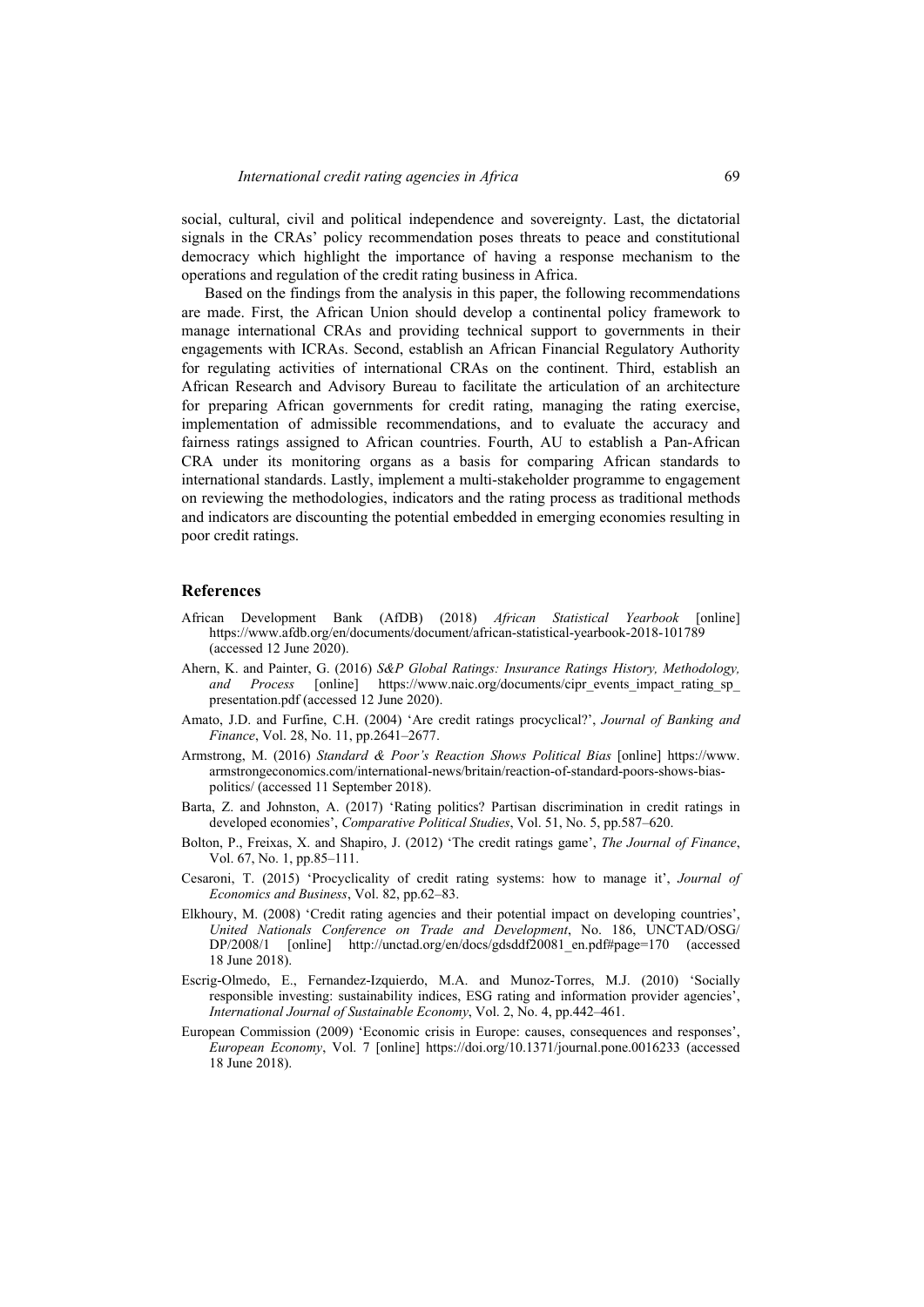- Fabian, D. (2007) 'The credit rating industry: competition and regulation' [online] https://papers.ssrn.com/sol3/papers.cfm?abstract\_id=991821 (accessed 20 June 2020).
- Ferri, G. (2004) 'More analysts, better ratings: do rating agencies invest enough in the less developed countries?', *Journal of Applied Economics*, Vol. 7, No. 1, pp.77–98.
- Ferri, G., Liu, L-G. and Stiglitz, J.E. (1999) 'The procyclical role of rating agencies: evidence from the East Asian crisis', *Economic Notes*, Vol. 28, No. 3, pp.335–355.
- Financial Times Africa Summit (2018) *African Nations Turn to Bond Markets for Finance Needs* [online] https://www.ft.com/content/08d5c562-994f-11e7-b83c-9588e51488a0 (accessed 10 September 2018).
- Freitag, L. (2015) 'Procyclicality and path dependence of sovereign credit ratings: the example of Europe', *Economic Notes*, Vol. 44, No. 2, pp.309–332.
- Hanusch, M. and Vaaler, P.M. (2013) 'Credit rating agencies and elections in emerging democracies: guardians of fiscal discipline?', *Economics Letters*, Vol. 119, No. 3, pp.251–254.
- International Monetary Fund (IMF) (2018) *2018 Article IV Consultation Press Release; Staff Report; and Statement by the Executive Director for South Africa*, IMF Country Report 18/246.
- Irungu, G. and Alushula, P. (2018) *Kenya Warned Against Removing Petroleum Tax* [online] https://www.businessdailyafrica.com/news/Kenya-warned-against-removing-petroleumtax/539546-4755584-kwm550/index.html (accessed 13 September 2018).
- Mecagni, M., Canales-Kriljenko, J.I., Gueye, C.A., Mu, Y., Yabara, M. and Weber, S. (2014) *Issuing International Sovereign Bonds Opportunities and Challenges for Sub-Saharan Africa* [online] https://doi.org/10.2139/ssrn.2491120 (accessed 18 May 2020).
- Moosa, I (2012) 'Why credit rating agencies' economic advice shouldn't be trusted' [online] https://theconversation.com/why-credit-rating-agencies-economic-advice-shouldnt-be-trusted-63253 (accessed 20 June 2020).
- Mu, Y., Phelps, P. and Stotsky, J.G. (2013) 'Bond markets in Africa', *Review of Development Finance*, Vol. 3, No. 3, pp.121–135.
- Mutize, M. (2019a) *African Countries Need to Manage the Rising Power of Credit Rating Agencies* [online] https://theconversation.com/african-countries-need-to-manage-the-rising-power-ofcredit-rating-agencies-109594 (accessed 1 April 2020).
- Mutize, M. (2019b) 'Why credit rating agencies are still getting away with bad behaviour', *New Agenda: South African Journal of Social and Economic Policy*, Vol. 74, No. 1, pp.41–44.
- Nigerian National Budget (2017) 'The macroeconomic framework of the 2017 federal budget and economic recovery', Presented at the *Civil Society Summit on the 2017 Federal Budget*, p.21.
- Official Development Assistance (ODA) (2018) *Geographical Distribution of Financial Flows to Developing Countries 2018: Disbursements, Commitments, Country Indicators*, OECD Publishing, Paris.
- Partnoy, F. (2017) 'What's (still) wrong with credit ratings ?', *Washington Law Review*, Vol. 92, No. 1, pp.1407–1473.
- Prieg, L. (2011) 'Credit rating firms are controlling the flow of capital into the developing world', *The New Economics Foundation* [online] https://www.theguardian.com/global-development/ poverty-matters/2011/jan/25/credit-rating-agencies-poor-countries (accessed 11 September 2018).
- Rhee, R.J. (2015) 'Why credit rating agencies exist', *Economic Notes*, Vol. 44, No. 2, pp.161–175.
- South Africa National Treasury (2017) *National Assembly Question for Minister of Finance*, question number: 1393 [nw1535e], [online] http://www.treasury.gov.za/publications/ other/MinAnsw/2017/PQ%201393%20-%20Amount%20spent%20by%20Govt.pdf (accessed 20 June 2020).
- Strier, F. (2008) 'Rating the raters: conflicts of interest in the credit rating firms', *Business and Society Review*, Vol. 113, No. 4, pp.533–553.